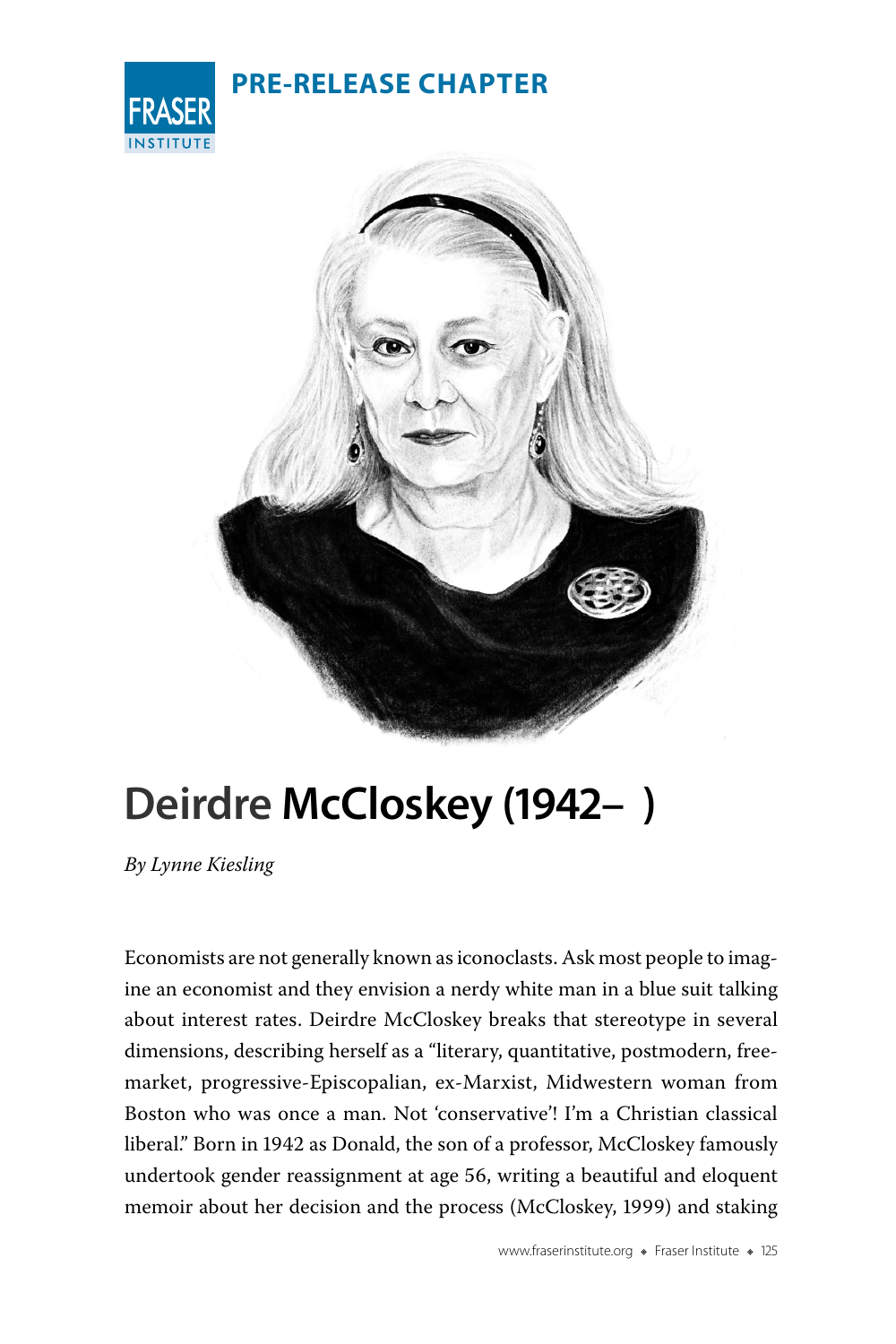out a professional path to make economics more humane (McCloskey, 2020). Through academic positions at the University of Chicago, University of Iowa, University of Illinois at Chicago, and Erasmus University in the Netherlands, and an exhausting travel schedule to speak to any and all audiences curious about her ideas, McCloskey has worked tirelessly to create and communicate a human and classically liberal economics that is rooted in economic logic and draws on history, philosophy, literature, and art, among other areas of inquiry. She is perhaps the only person to hold tenured positions in economics, history, and English departments simultaneously, and to put scholars and students in those disciplines in literal and figurative conversation with each other.

McCloskey attended graduate school at Harvard University, studying with the economic historian Alexander Gerschenkron. Her dissertation explored a central question in British economic history—did late-19th century Britain experience economic and entrepreneurial decline? Britain was the first country to experience industrialization, and its causes and consequences have been debated vigorously. McCloskey (1970) combined economic logic and price theory, analysis of data, and historical methods of gathering information from qualitative sources into a rich examination of the iron and steel industry. Scholars have considered that industry as one of the backbones of the Victorian British economy and it is often seen as a primary culprit in Britain's economic decline. However, McCloskey found no evidence of entrepreneurial decline, but rather determined that Britain attained industrial maturity earlier, while countries seen as economic powerhouses in the late 19th century (e.g., the United States and Germany) started to industrialize later and were thus growing faster at the time. Her work on the "Did Victorian Britain fail?" question, along with work from other economic historians in the 1970s and 1980s, enhanced our understanding of the dynamics of changing productivity and economic growth over time, contributing also to work in development economics and international economics. One later outgrowth of this early research was the three-volume *Economic History of Britain Since 1700*, co-edited by McCloskey and Roderick Floud (1994).

McCloskey's early work in economic history focused on applying economic logic and analysis to a wide range of questions in British economic history. One area in which her work was influential was in open-field farming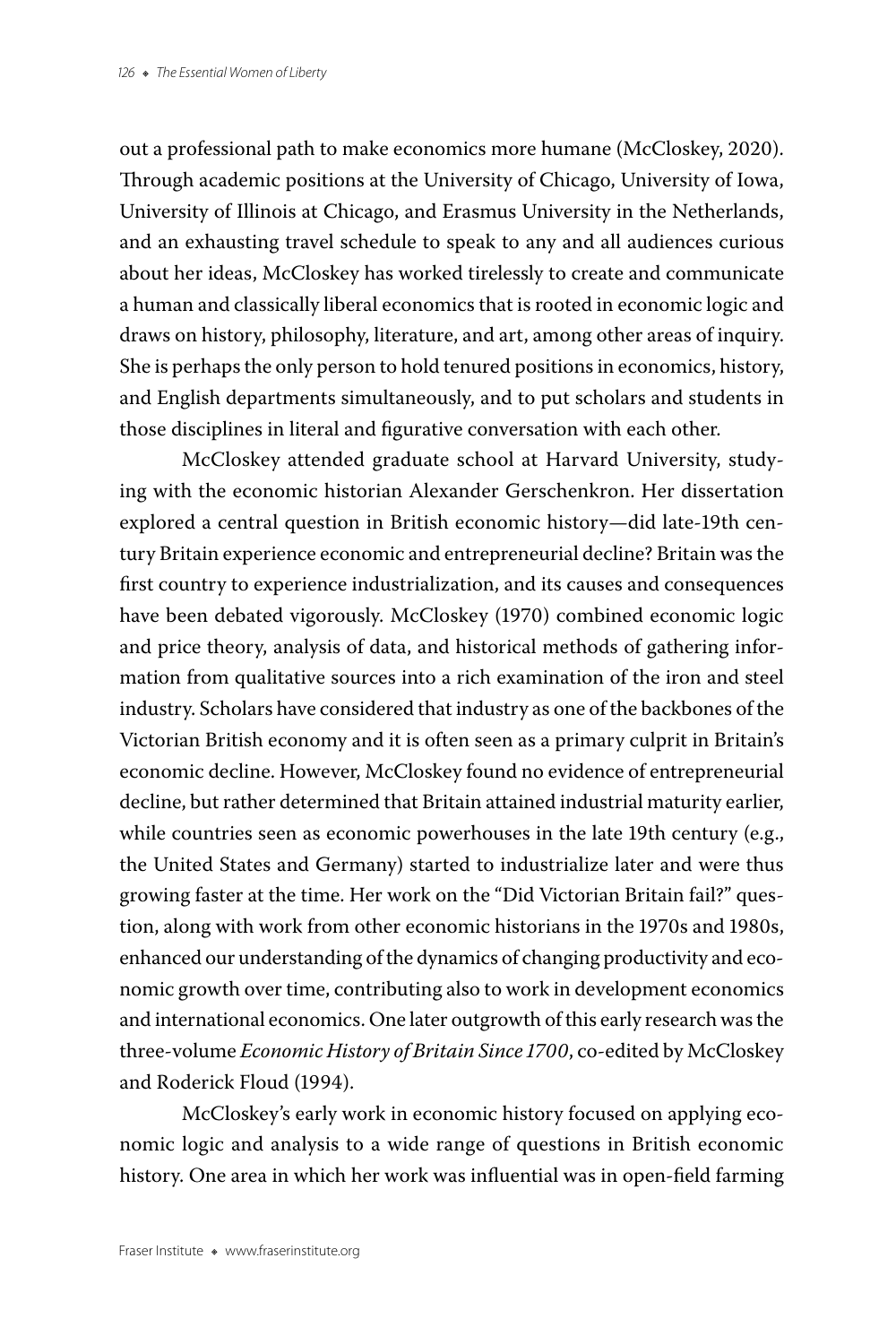as practiced in medieval England. In open-field farming, individual farmers farmed scattered strips across different large fields in a community-based multi-field system, with crop rotation across the fields to allow nutrient regeneration and to break pest cycles. In several different articles, McCloskey (1975a, 1975b, 1976) argued that scattered strip farming enabled farmers to manage the tradeoffs between economies of scale that came about from using teams of oxen to plow whole fields and the risks associated with small, enclosed plots that were common in medieval communities. Land quality and location varied, even within villages, so while farming over scattered, unconnected strips of land might seem inefficient to a modern observer, it reduced the medieval farmers' exposure to the risk of crop losses from pest damage, poor growing conditions, flooding, or other natural events. Enclosure would have denied farmers the ability to insure themselves against such losses. One important feature of this research, and indeed of all of McCloskey's work, is her unrelenting application of economic logic, particularly the economic logic that asks "compared to what?" In analyzing scattered strip farming as a form of insurance, McCloskey acknowledges that that particular farming practice is expensive—a farmer's strip of land is susceptible to contagion from neighbouring farmers who may not control their weeds and pests, and it requires that a farmer move among a number of strips over several acres—but an analysis of the alternative forms of insurance that were available at the time finds that all of the alternatives were costlier. McCloskey engaged with several other scholars on this exploration of farming practices, creating a lively and informative body of research that contributed to ongoing investigations into the efficiency of English agriculture and that continues to be relevant.

McCloskey also pioneered a modern focus on the rhetoric of economics (McCloskey, 1983; 1998). Economists are more than analysts; they are also persuaders. While that is true of any field of inquiry, McCloskey was unique in constructing a framework of classical rhetoric and applying it to economic inquiry to examine how economists persuade, and how effective they are at doing so.

Persuasion takes different forms and relies on different methods, ranging from (for example) mathematical proofs to appeals to morality. By presenting a rhetorical framework and analyzing the rhetoric of some of the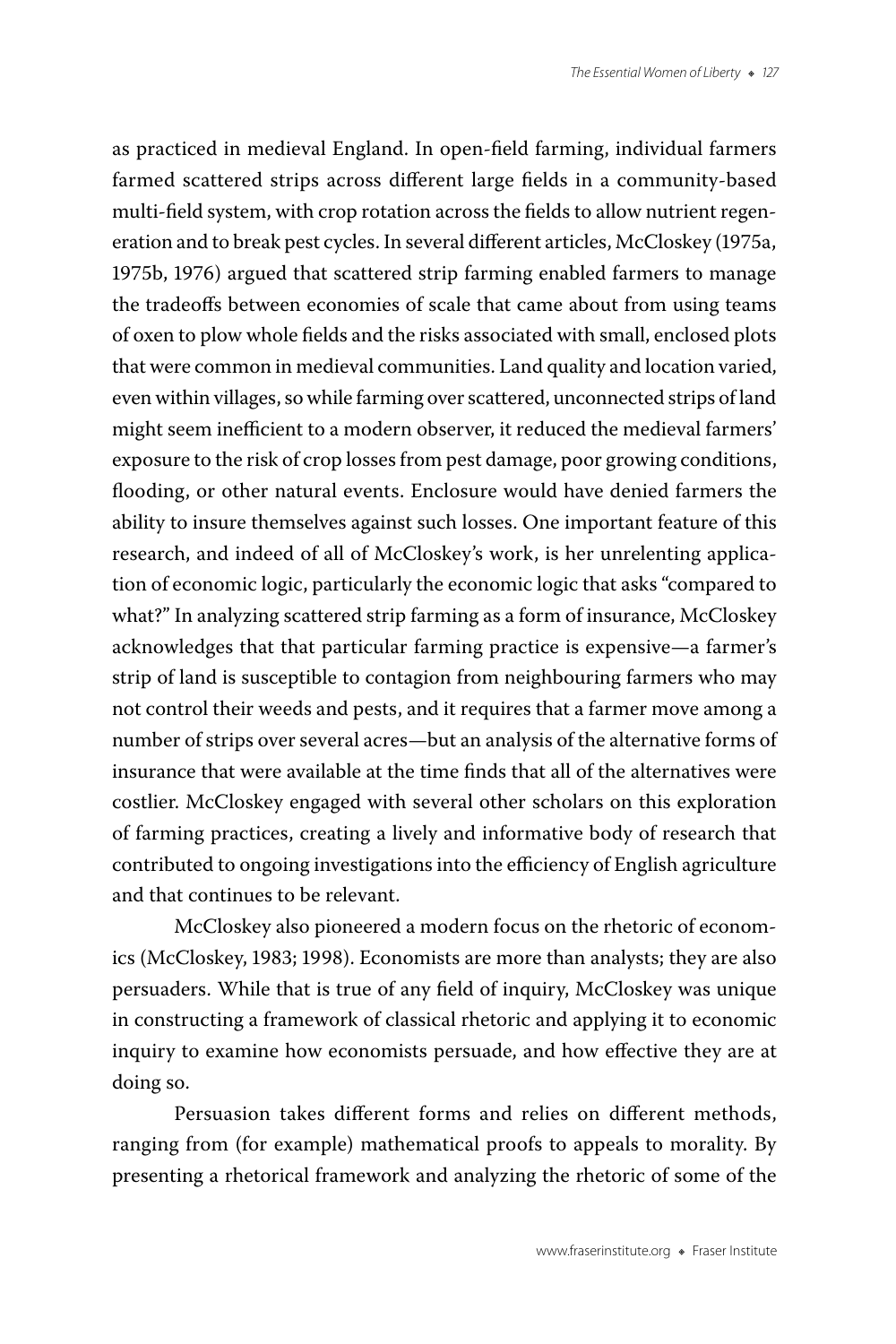most important economists, McCloskey demonstrated that economists use mathematics and statistics in combination with stories and narration to relay their findings. In this body of work, she provided a powerful evaluation of the modern economic method, criticizing much of it as scientism. Scientism is the belief that empirical science provides the best form of human learning and knowledge, or that all knowledge can be reduced to knowledge that is observable and measurable. Scientism as a critique was developed primarily in the 20th century by F.A. Hayek and Karl Popper in their assessments of logical positivism; Hayek in particular disapproved of scientism for the way it uncritically applied the methods successfully used in one branch of science to other branches of science. McCloskey was similarly critical of the economic method, arguing that economists overemphasize the mathematical and statistical methods of understanding a given problem but overlook the importance of metaphor, narrative, stories, and other non-quantitative forms of rhetoric.

Two important strands of work followed from the rhetoric of economics. The first was a short and engaging book, *Economical Writing* (2019), which provides 35 straightforward rules to improve writing—not just in economics, but in other areas as well. Clear and concise prose is an essential component of persuasion, and no numerical table or colorful graph is a substitute for effective prose. In this volume McCloskey makes clear her dictum that "writing is thinking," and that the process of articulating your analysis in clear and concise prose is the process of thinking through your argument. Whether it's "avoid using synonyms to achieve elegant variation" or "revise, revise, revise," the principles laid out in *Economical Writing* will improve your writing (and therefore your thinking) as well as being an entertaining read.

The second strand is a critique of the excessive reliance on statistics and statistical significance in economic research (and other fields) (McCloskey and Ziliak, 2010). The vast majority of empirical papers in economics rely on statistical tests to infer the validity of a hypothesis. But statistical significance which exists when an estimated parameter is statistically significantly different from zero at a particular threshold of confidence—is different from economic significance. Economic significance depends on the relative magnitude of the effect. For example, suppose you have data to test the hypothesis that a more stringent environmental regulation increases gasoline prices, and the estimated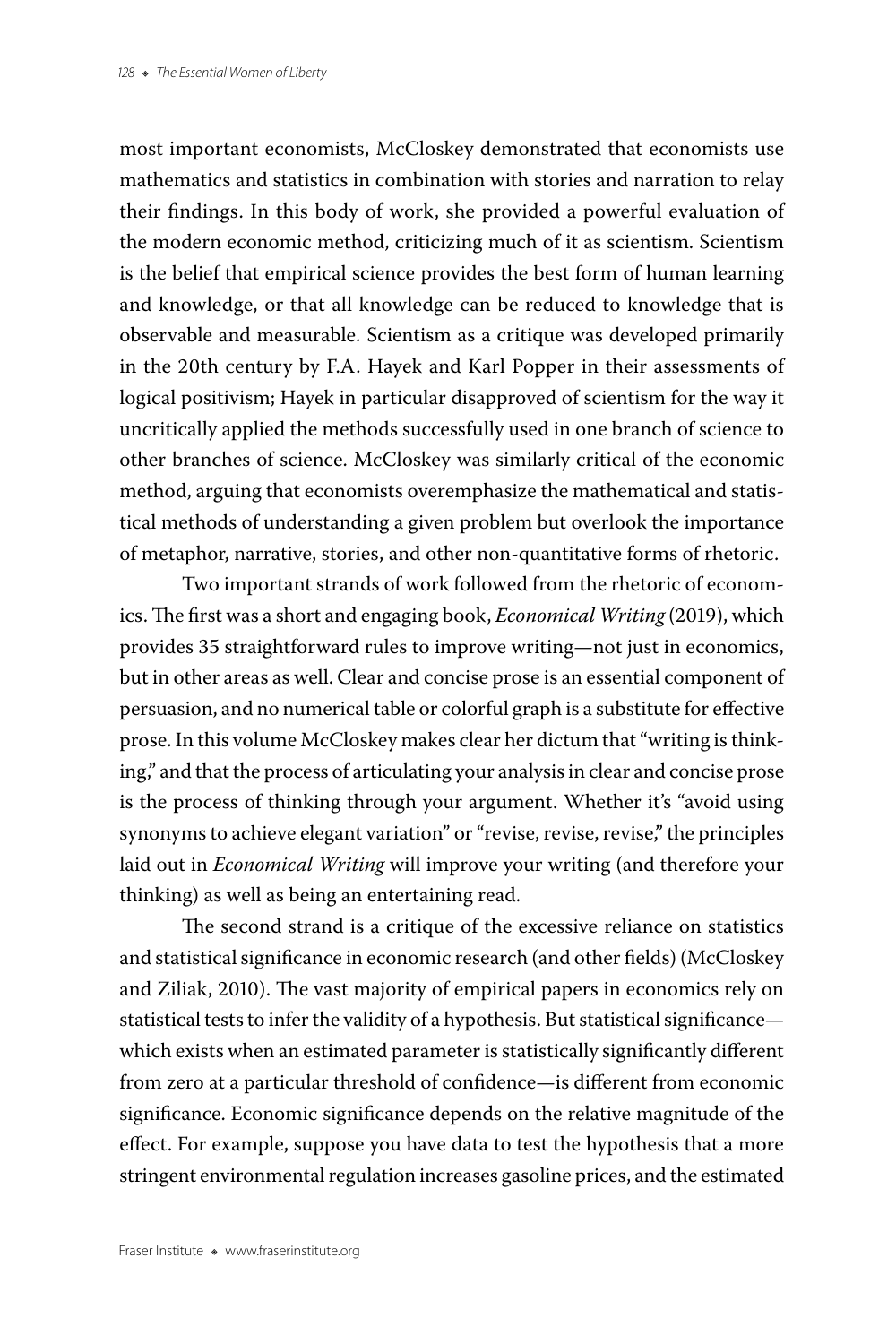effect is statistically significantly different from zero, but only amounts to a 0.5 percent increase in prices. Is half of a percent large or small? "Statistically significant" and "important" are not the same thing. Again, the right question to ask is "compared to what?" McCloskey has been making this argument since the mid-1980s, and in economics research her insistence on asking that question has had the effect of changing the way authors report empirical results. The research convention has evolved to reporting magnitudes of estimated effects and to contextualizing those magnitudes, to provide answers to the "compared to what?" question.

In both of these strands of work on economics methodology, McCloskey has been joined by her long-time collaborator and former graduate student Stephen Ziliak.

More recently, McCloskey's work has returned to fundamental economic history, but in a much larger intellectual framework. The process of industrialization in Europe, starting in Britain and the Netherlands, upended the millennia-long history of humans living in circumstances that we would now consider to be full of hardship, misery, and impoverishment. Industrialization began creating unprecedented material prosperity. The "great fact" to be explained is that today's living standards are, on average, 3000 percent higher than they were 300 years ago. McCloskey calls this monumental transformation the "Great Enrichment," and in her Bourgeois trilogy (2006, 2010, 2016), she sets out to understand the emergence of bourgeois civilization. Her approach incorporates economics, but is not restricted to it. Nor is her inquiry restricted to an analysis of material prosperity. She integrates sociology, literature, and philosophy with economics and history to argue that ideas changed in the 17th century in ways that made bourgeois culture acceptable and honourable in ways it had not been before. Ethical frameworks matter for production and innovation of the kinds that can yield prosperity gains on this order of magnitude. Making honest, hard work honourable is the linchpin of McCloskey's explanation.

McCloskey thus starts the trilogy with *Bourgeois Virtues: Ethics for an Age of Commerce* (2006), grounding the emergent processes of prosperity in a virtue-ethics framework. Scorn for both the bourgeoisie and markets has been commonplace in human history, and McCloskey argues that this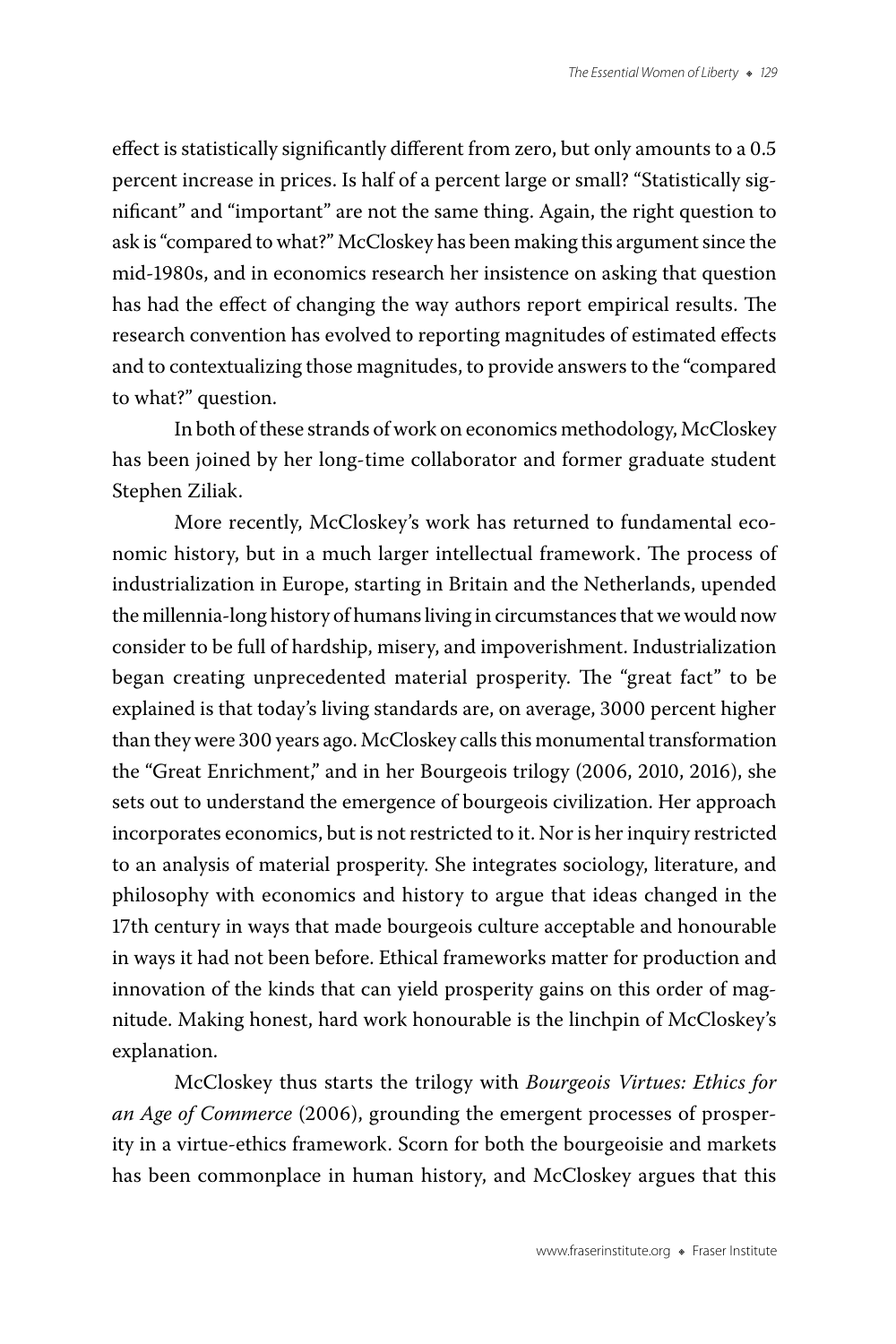misplaced scorn emerges from a failure to appreciate the extent to which markets and exchange have moral as well as material value. In *Bourgeois Dignity: Why Economics Can't Explain the Modern World* (2010), she investigates the many other causal factors that have been offered as explanations for the Great Enrichment—geography, institutions, capital, culture, foreign trade, colonialism, slavery—and argues that even in combination they are not sufficient to account for the 300-fold improvement in living standards that we have experienced. Again in this book McCloskey applies fundamental "compared to what?" economic logic, even while rejecting monocausal economic arguments. Invoking Adam Smith's language, the wealth of nations increased due not (I would say not solely, but here she and I may have a gentle disagreement) to these economic factors, but due to ideas, rhetoric, and their evolving into a recognition of the inherent dignity of free enterprise. In the final volume, *Bourgeois Equality: How Ideas, Not Capital or Institutions, Enriched the World* (2016), she expands this argument and emphasizes the liberal egalitarian implications of the spread of bourgeois ideas. The belief spread that ordinary people have equal liberty and inherent dignity, and should be free to "have a go" and try out new ideas. This freedom to choose, to experiment, and to innovate is morally proper and, over time, materially fruitful for individuals and for the societies composed of them. Without an ethical framework that honours hard work and industrious creativity, the Great Enrichment could not have happened. These three volumes make for an entertaining and engaging read, and reflect a magisterial breadth and depth of scholarship. Recently, McCloskey and Art Carden collaborated on a one-volume distillation of the themes and arguments in the Bourgeois trilogy: *Leave Me Alone and I'll Make You Rich: How the Bourgeois Deal Enriched the World* (2020).

As an economist, Deirdre McCloskey is an analytical researcher posing hypotheses and interrogating them with data, a constructive critic of methodology, and a grand theorist drawing on multiple intellectual fields. F.A. Hayek famously observed that "nobody can be a great economist who is only an economist—and I am even tempted to add that the economist who is only an economist is likely to become a nuisance if not a positive danger." Deirdre McCloskey is an exemplar of what Hayek surely had in mind as a great economist. With hyper-specialization turning so many economists today into potential "positive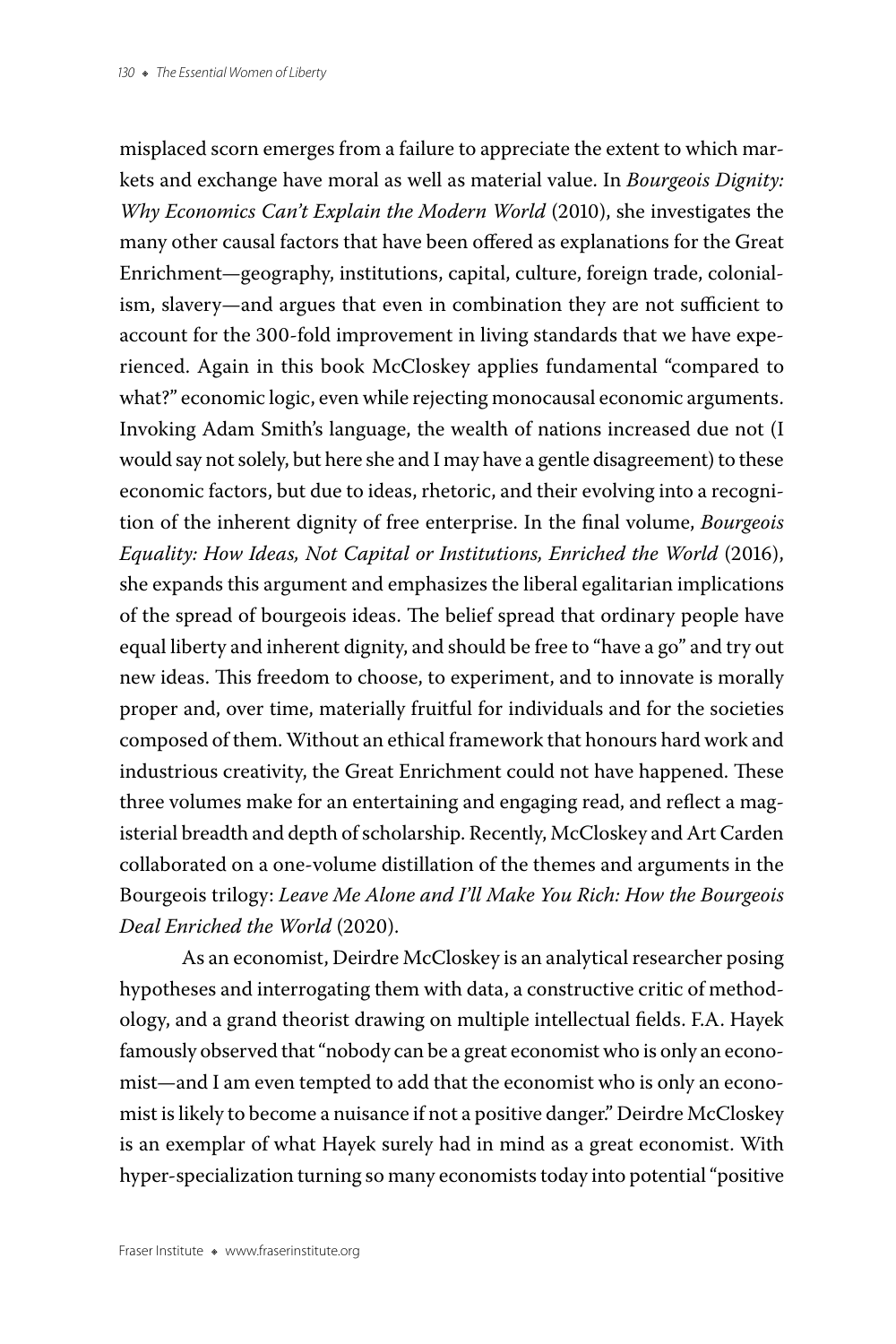dangers," perhaps the example McCloskey sets will persuade enough young economists to take a broader, more humanistic view of their discipline to allow economics once again to deserve the moniker "queen of the social sciences."

## **References**

Floud, Roderick, and Deirdre Nansen McCloskey, eds. (1994). *Economic History of Britain Since 1700*. 2nd edition. Cambridge University Press.

McCloskey, Deirdre Nansen (1970). *Economic Maturity and Entrepreneurial Decline: British Iron and Steel 1870-1913*. Doctoral dissertation. Harvard University Press.

McCloskey, Deirdre Nansen (1975a). The Persistence of English Common Fields. In William N. Parker and Eric L. Jones (eds.), *European Peasants and their Markets: Essays in Agrarian Economic History* (Princeton University Press): 73-119.

McCloskey, Deirdre Nansen (1975b). The Economics of Enclosure: A Market Analysis. In William N. Parker and Eric L. Jones (eds.), *European Peasants and their Markets: Essays in Agrarian Economic History* (Princeton University Press): 123-160.

McCloskey, Deirdre Nansen (1976). English Open Fields as Behavior Towards Risk. *Research in Economic History* 1 (Fall): 124-170.

McCloskey, Deirdre Nansen (1983). The Rhetoric of Economics. *Journal of Economic Literature* 21 (June): 481-517.

McCloskey, Deirdre Nansen (1998). *The Rhetoric of Economics*. 2nd edition. University of Wisconsin Press.

McCloskey, Deirdre Nansen (1999). *Crossing: A Transgender Memoir*. University of Chicago Press.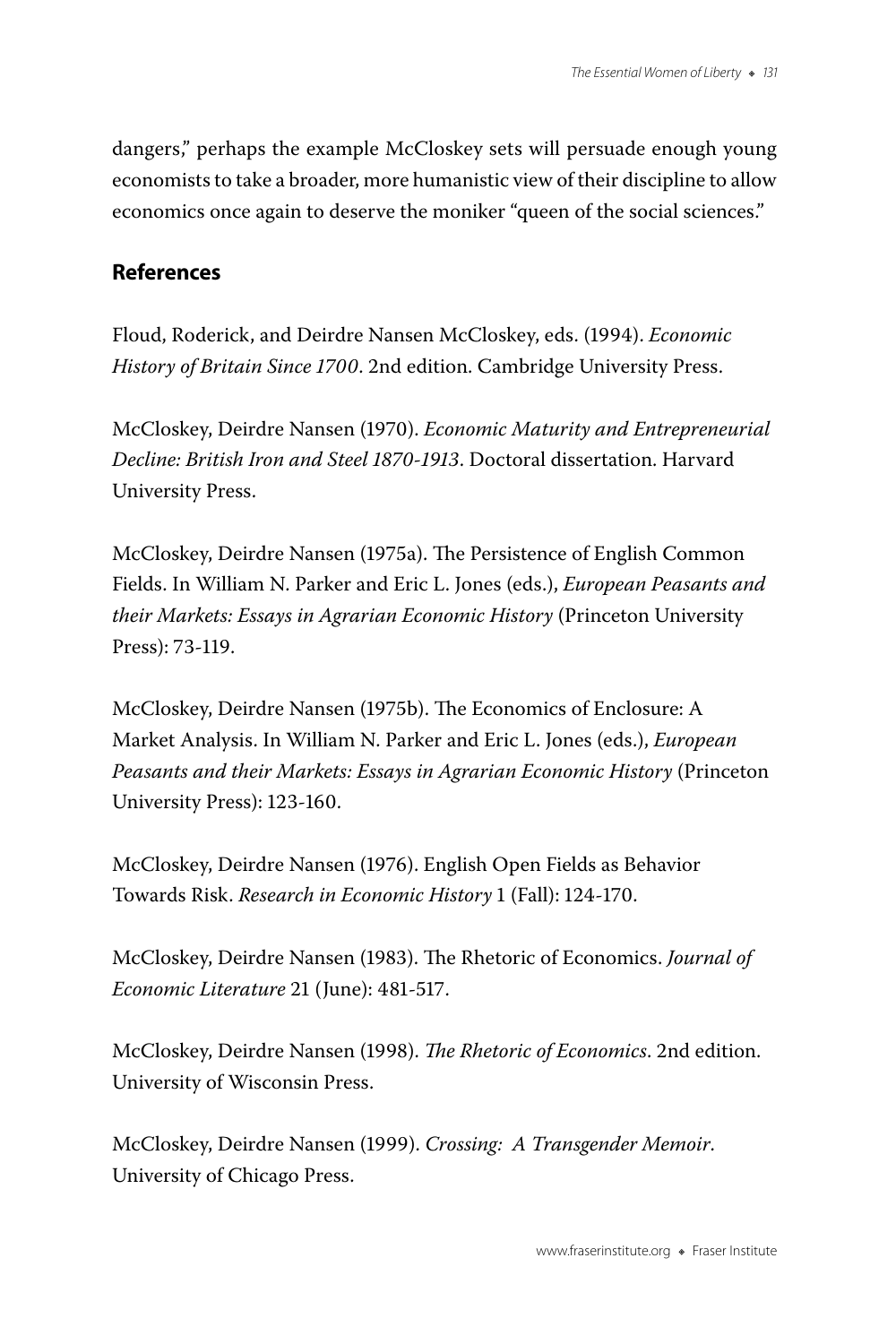McCloskey, Deirdre Nansen (2006). *The Bourgeois Virtues: Ethics for an Age of Commerce*. University of Chicago Press.

McCloskey, Deirdre Nansen (2010). *Bourgeois Dignity: Why Economics Can't Explain the Modern World*. University of Chicago Press.

McCloskey, Deirdre Nansen (2016). *Bourgeois Equality: How Ideas, Not Capital or Institutions, Enriched the World.* University of Chicago Press.

McCloskey, Deirdre Nansen (2019). *Why Liberalism Works: How True Liberal Values Produce a Freer, More Equal, Prosperous World for All.* Yale University Press.

McCloskey, Deirdre Nansen (2020). B*ettering Humanomics: A New, and Old, Approach to Economic Science*. University of Chicago Press.

McCloskey, Deirdre Nansen, and Art Carden (2020). *Leave Me Alone and I'll Make You Rich: How the Bourgeois Deal Enriched the World.* University of Chicago Press.

McCloskey, Deirdre Nansen, and Stephen Ziliak (2010). *The Cult of Statistical Significance.* University of Michigan Press.

McCloskey, Deirdre Nansen, and Stephen Ziliak (2019). *Economical Writing*. 3rd edition. University of Chicago Press.

## **About the author**

Lynne Kiesling is a Research Professor and Co-Director of the Institute for Regulatory Law & Economics in the College of Engineering, Design and Computing at the University of Colorado–Denver. She also provides advisory and analytical services as the President of Knowledge Problem LLC. Her research in grid modernization and transactive energy uses institutional and transaction cost economics to examine regulation, market design, and technology in the development of retail markets, products, and services, and the